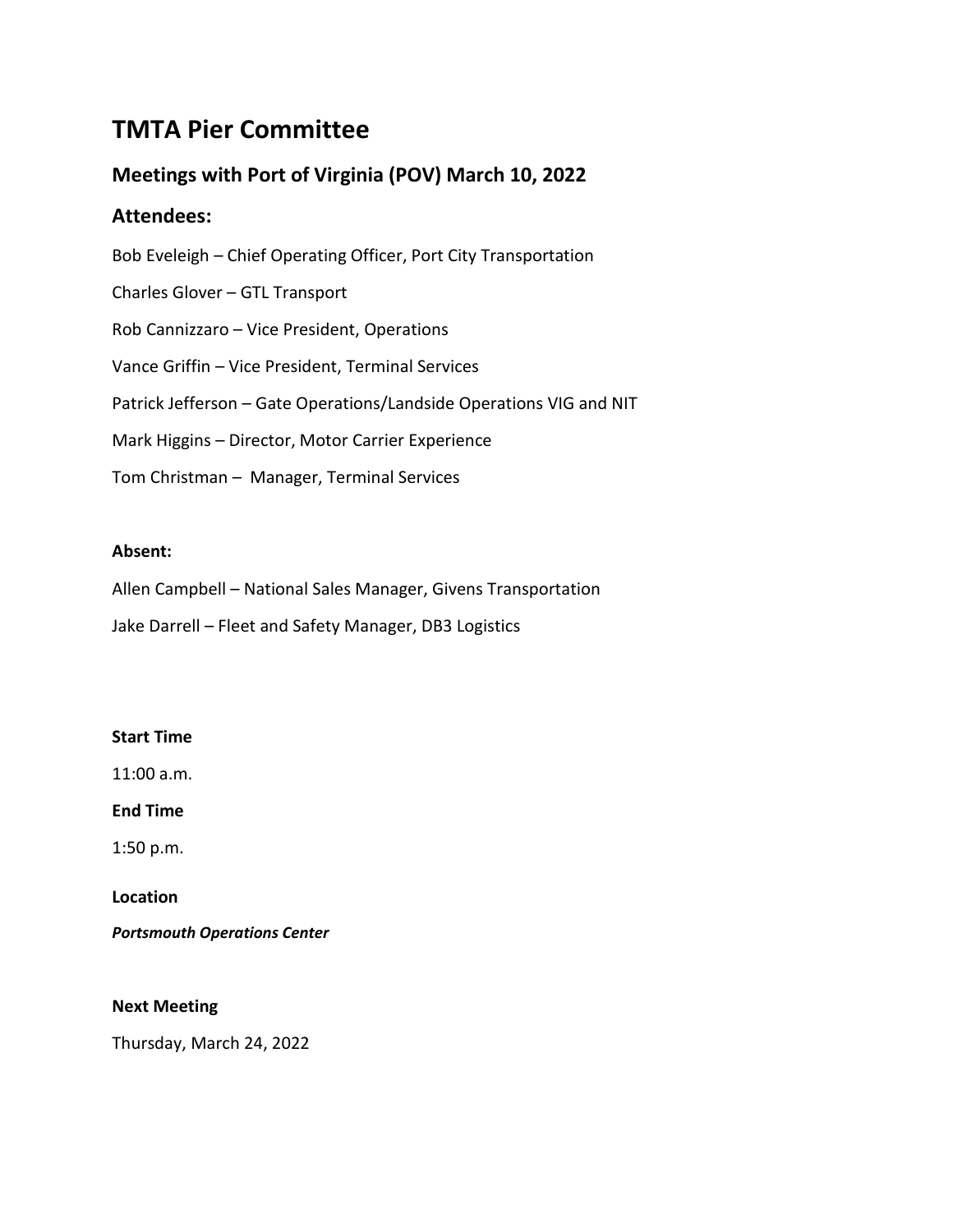# **Notes/Findings**

#### **Volumes**

Imports on the water have begun to drop towards December 2021 numbers. These are still high numbers but not overwhelming.

Vessels held outside the Port has declined over the last few weeks. The Port continues to control the vessel arrivals to avoid overloading the stacks.

#### **Metrics**

Next meeting.

#### **Trucks Bunching Up in a Single Stack**

On February 24, and other occasions motor carriers have noted that all traffic has been directed to a single stack. This has occurred even when trucks were just returning empties. We discussed the Feb 24 situation, root cause and solutions.

The Terminal Operating System is determining where the boxes are directed at the Gate. At times, due to the congestion in some stacks a series of trucks may be directed into one stack.

The Port will look at this particular situation to determine if any changes are needed to the Terminal Operating System. The Port will also review staff performance to avoid these situations and correct them when issues arise.

#### **Turn Time Mandatory and Non Mandatory**

#### **Stack Utilization Statistics**

Utilization remains high but down from last month. Currently 75-82%. The high utilization impacts container movements as more rehandles are needed to pull the correct box.

#### **Report on Effectiveness of the Hapag Block Stow**

The block has had its intended effect of taking pressure of the empty yard. The Hapag units are scheduled for evacuation so it made more sense to put them in a separate area. More room remains in the block.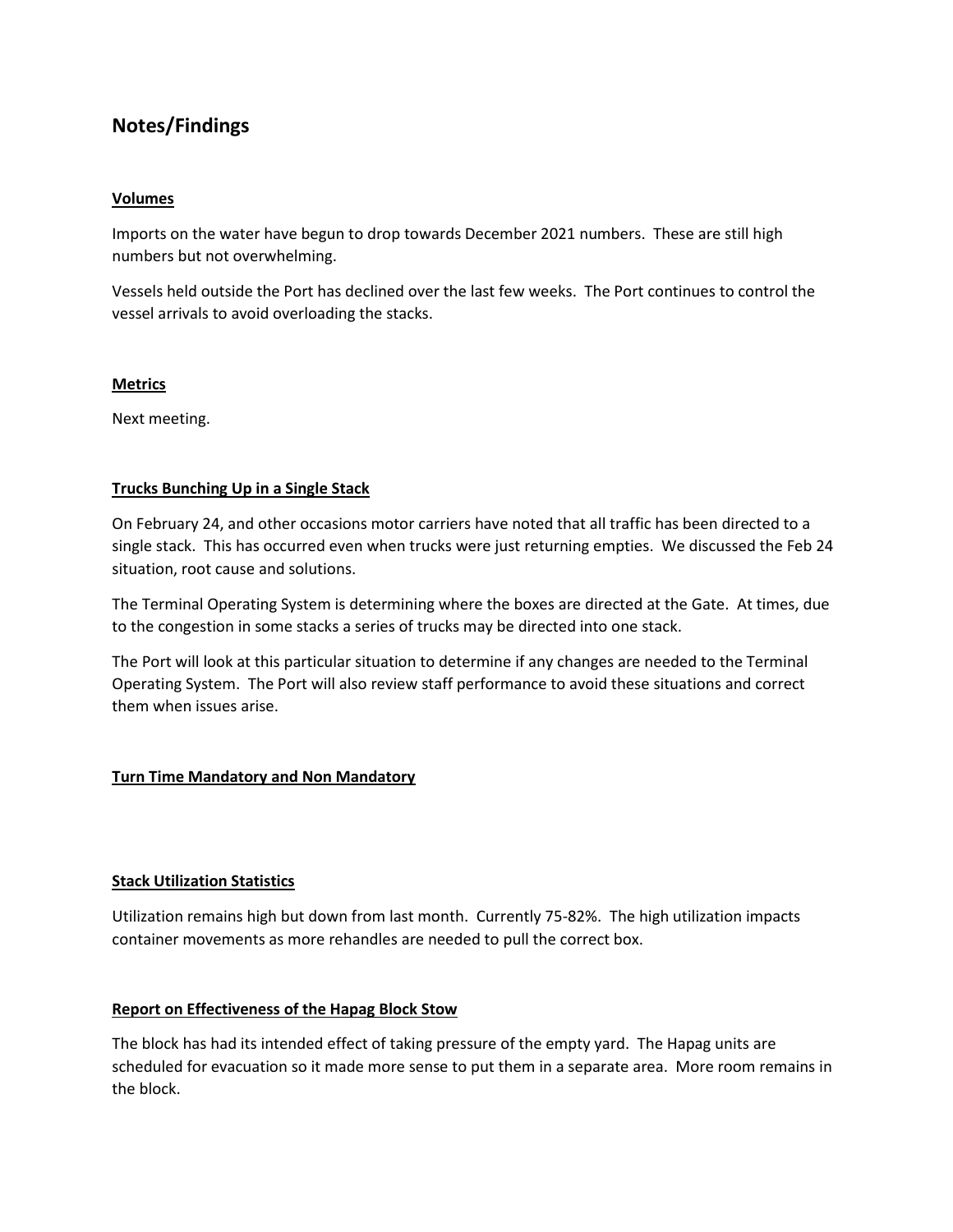#### **Saturday Turn Time Statistics At VIG**

- 1. 2/26 turn times averaged 36.5 minutes at VIG; 34 at NIT.
- 2. 3/5 turn times averaged 40 minutes at VIG; 40 at NIT.

We asked for additional information on over two hour turn times which several carriers indicated were occurring.

#### **Reservations Not Available 5 minutes after 9 Day Before**

Reservation slots are filling faster than ever before especially at VIG. The Committee is still looking for the Port to find a better way to allocate the reservations among all motor carriers.

The Port is considering opening reservations 48 hours before rather than 24 hours before.

The Committee expressed the view that the first priority is to ensure a level playing field.

#### **Early Arrival for Appointments**

Please note there has been a significant increase in drivers arriving at the Gate and DA early. These early arrivals are preventing drivers with reservations in the prior hour getting into the Port on time. The Port will be routing drivers who arrive early out to Renfrow Road. Please share with your drivers.

#### **Member Suggestions for Increasing Appointments**

Members are asked to complete a TMTA survey that will be available in the next day or two seeking suggestions for actions that might be taken to increase reservations without increasing turn times significantly.

#### **Impact of Additional Mandatory Hours on Reefer Transactions – Free Days - Update**

The Port recognizes that added mandatory hours impact reefer transactions and the Port is working on a better solution. Update – the hours were extended to 18:30 for reefer service.

#### **ERD Data Not Locked on Time**

The Port recently updated its ERD policy. The policy is now to lock ERD 5 days before arrival.

The Port is receiving constant updates on the vessel arrivals. Vessels rarely arrive on time now.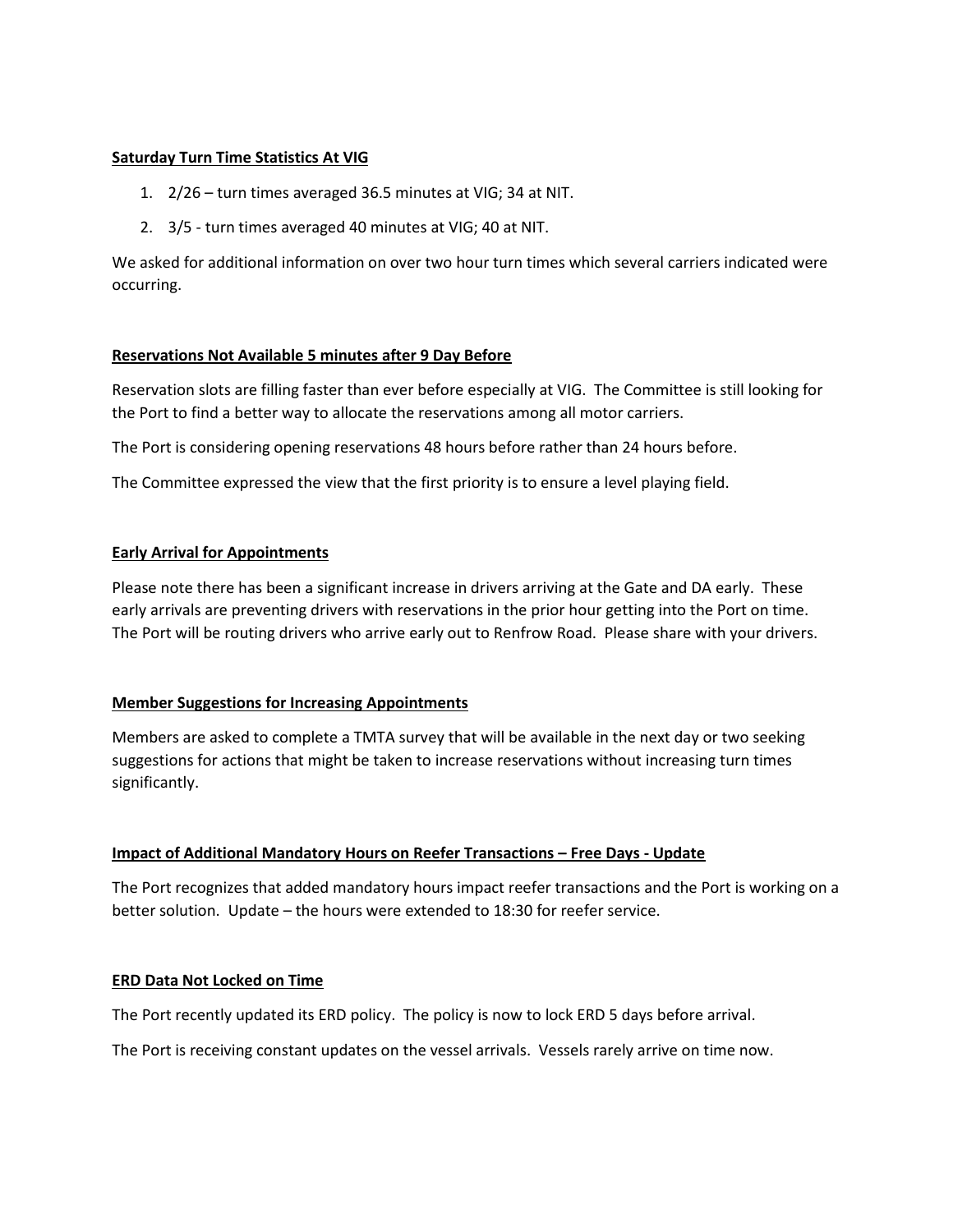The Motor Carriers are noting that vessels are not showing locked on time. The Port has reviewed its process and will stick with the current policy. The lock is a manual process. If you note a discrepancy please notify the Port.

### **Open Items:**

#### **EDI Processing and Order of Events - Fleet File to Pre-Arrive Containers at Marine Terminals**

Motor carriers are finding that pre-arrival information is not accurate. Port is looking into the issues causing updates to become inaccurate. Some may relate to on hire/off hire transactions happening out of order. Ship lines sends a file each day that contains only changes since the last update. At times a conflict occurs between the files sent by two ship lines when a container is on-hired or off-hired. The file may be received before a loaded container, for example, has been delivered. The Port holds the on-hire or off-hire change until the delivery is made and the container returns to the Port. Ongoing challenge to receive the data in the right order and at the right time. Port is still looking at ways to improve the situation.

#### **Wrong Container Mounted and 'Lost' Containers**

The Committee received a partial response to this item but asked for additional information to better explain what happened. The Port acknowledged the painful experience the driver experiences when this type of error occurs. Once this error occurs the Port staff has to place the box back in inventory and correct the inventory location of that box and the correct box which is a manual effort. During that time, the crane completes additional moves so it remains productive.

Since then the Committee has received more reports of 'lost' boxes (stowed in the wrong location). The Port has asked every motor carrier to submit TRAC incidents when these occur so they can be dealt with quickly and upper management will be able to see them.

Note: If you receive code O5W it means the box is still on the waterside and not eligible for truck pickup.

#### **Pro-Pass System Response Speed**

The Port has taken several steps to improve response time. Please submit a TRAC incident if you continue to see slow response so further steps can be taken.

**MRS**